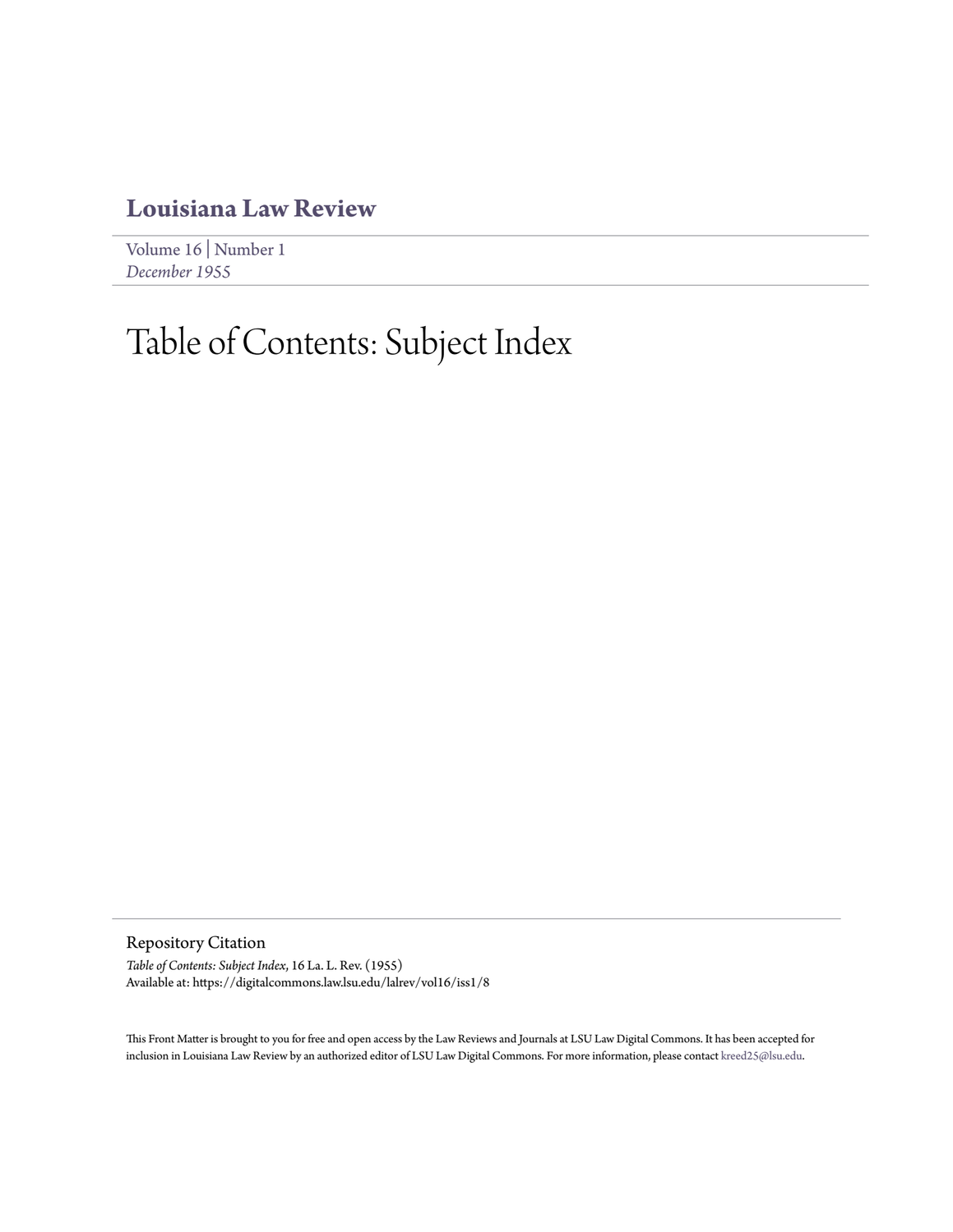## **SUBJECT INDEX**

**LOUISIANA LAW ARTICLES** t **COMMENTS** Italic figures indicate **CASE** NOTES ADMINISTRATIVE LAW Board of Pharmacy **............ \*285** Civil Service .................. **\*282** ALIMONY ..................... **\*218** Criminal process .............. \*221 Obligation toward descendants... \*220 ATTORNEYS Privilege against self-incrimination ........................ *577* BANKRUPTCY ................ **\*322 CODE** REVISION Preliminary Report of the Civil Code Reform Commission of  $\text{France} \dots \dots \dots \dots \dots \dots \dots \vdots \quad 1$ CONFLICTS OF LAWS Divorce ...................... \*257 Domicile ..................... \*255 Jurisdiction to alter foreign alimony decrees ............... *178* Jurisdiction over foreign corporations doing business .......... *.481* Jurisdiction of State courts -forum non conveniens ........ *560* COMMUNITY PROPERTY **.....** \*236 CONSTITUTIONAL LAW ...... \*286 Fifth Amendment -applicability to state proceedings ....................... *\*434* Judicial review -legalized gambling ........... *\*437* **CONTRACTS** Rewards -communication of offer and time of acceptance ........... *820* CORPORATIONS Relief for minority shareholders. \*323 Voting rights -classification of board to defeat cumulative voting ........ *565* COURTS Statistical Survey-1954-1955 Term of Supreme Court **......** \*211 CRIMINAL LAW **AND** PROCEDURE Aggravated rape .............. **\*335** Appeal -general principles ........... **\*356** -judgment forfeiting bail bond. **.** \*358 -municipal court convictions **.... \*357** Change of venue................  $*340$ Continuance ................... \*341 Criminal neglect of an illegitimate child -proof of paternity ............ *\*799* Criminal statutes -interpretations of ............ \*334 Definition of crime -obscenity ................... \*334 Felony Murder -killing of co-felon ........... *\*804* Gambling ..................... **\*336**

Habitual offender law **.......... \*355** Indictments -amendment of **...............** \*344 -sufficiency of **...............** \*342 Insanity -appointment of lunacy commission **....................... \*351** -defense of **..................** \*j484 - time to plead **................** *\*570* -effect of acquittal **............ \*352 Instructions** -trial **by** judge-special charges to self **......................** \*354 Jurors -challenge for cause........... \*348 -separation and isolation **of .... \*351** Jury venires -objection to **................** \*345 Neglect of family **.............. \*337** Prescription **.................. \*182** Presence of accused at trial **..... \*350** Remarks of trial judge....\*353, †\*780<br>Responsive verdicts Responsive verdicts - written lists **................ \*355** Right to counsel **...............** \*349 Self-defense -burden of proof **..............** \*354 Theft -misrepresentations as to future facts **.......................** *\*807* Venue **........................ 0339** Witnesses -sequestration of **............. \*350 DONATIONS** Inter vivos **................... \*231** Mortis causa **.................. \*233 EVIDENCE** Generally **.................... \*359** Informer's privilege **...........** *\*440* FAMILY LAW Adoption **.....................** \*226 Custody **...................... \*226** Insanity at time of marriage **....** t'551 Separation from bed and board -cruelty **.................... t\*533** Tutorship **.................... t'412 INTERNATIONAL** LAW Contract approach to **..........** t725 Doing business in foreign countries .......................... **1714** Reciprocity in law of foreign judgments **..................** t465 Treaties as law, the Italian viewpoint **......................** t762 Treaties as law in Latin America  $1734$ Treaties as law in the United States **..................... :755** JURISPRUDENCE<br>Dissenting opinions Dissenting opinions - use of **...................... \$497**